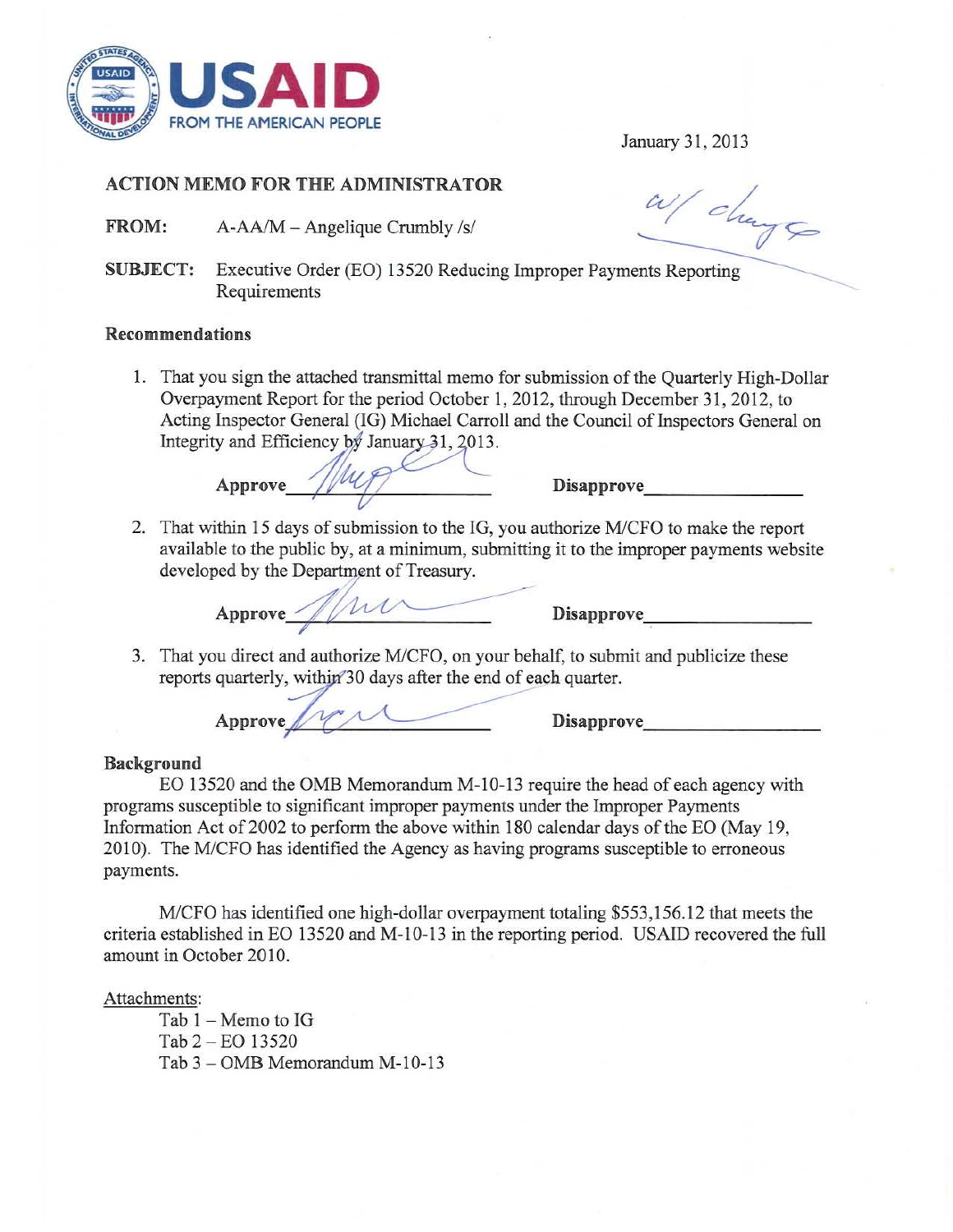January 31, 2013



## *The Administrator*

# MEMO FOR THE ACTING INSPECTOR GENERAL<br>FROM: A/AID – Rajiv Shah  $\mathbb{Z}$ 7. ILL

SUBJECT: Reducing Improper Payments Reporting Requirements

As required by Executive Order 13520 and OMB Memorandum M-10-13, this memo serves to notify you that USAID identified one high-dollar overpayment of \$553,156.12 for the period October 1, 2012, to December 31, 2012. USAID recovered the full amount.

In collaboration with the OIG, the Bureau for Management, Office of the Chief Financial Officer (MICFO) identified the overpayment during a review and analysis of advances paid by the Agency. M/CFO and the OIG discovered that the payment method designated in the contract agreement was direct reimbursement. The document classification (payment method) was erroneously recorded in GLAAS and subsequently in Phoenix as a Letter of Credit (LOC). Due to the LOC classification in Phoenix, the outbound interface between Phoenix and the Department of Health and Human Services Payment Management System recorded the obligated funds under the contractor's LOC account.

The contractor submitted three invoices to USAID/Malawi for payment and erroneously drew down the equivalent amount under the LOC. The Agency fully recovered the overpayment through offsets of the contractor's future invoices. See Tab 1 for details regarding the discovery of the overpayment. See Tab 2 for analysis of the work performed.

Accordingly. USAID will submit a high-dollar overpayment report to the improper payments website developed by the Department of Treasury. Please contact Ms. Eileen Devitt, *M/CFO at medevitt@usaid.gov or (202) 567-5125, if you have any questions.* 

## Attachments:

Tab 1 - High-Dollar Overpayment Report, October 1,2012 to December 31 , 2012 Tab 2 - Sources of Information for Quarterly High-Dollar Overpayment Report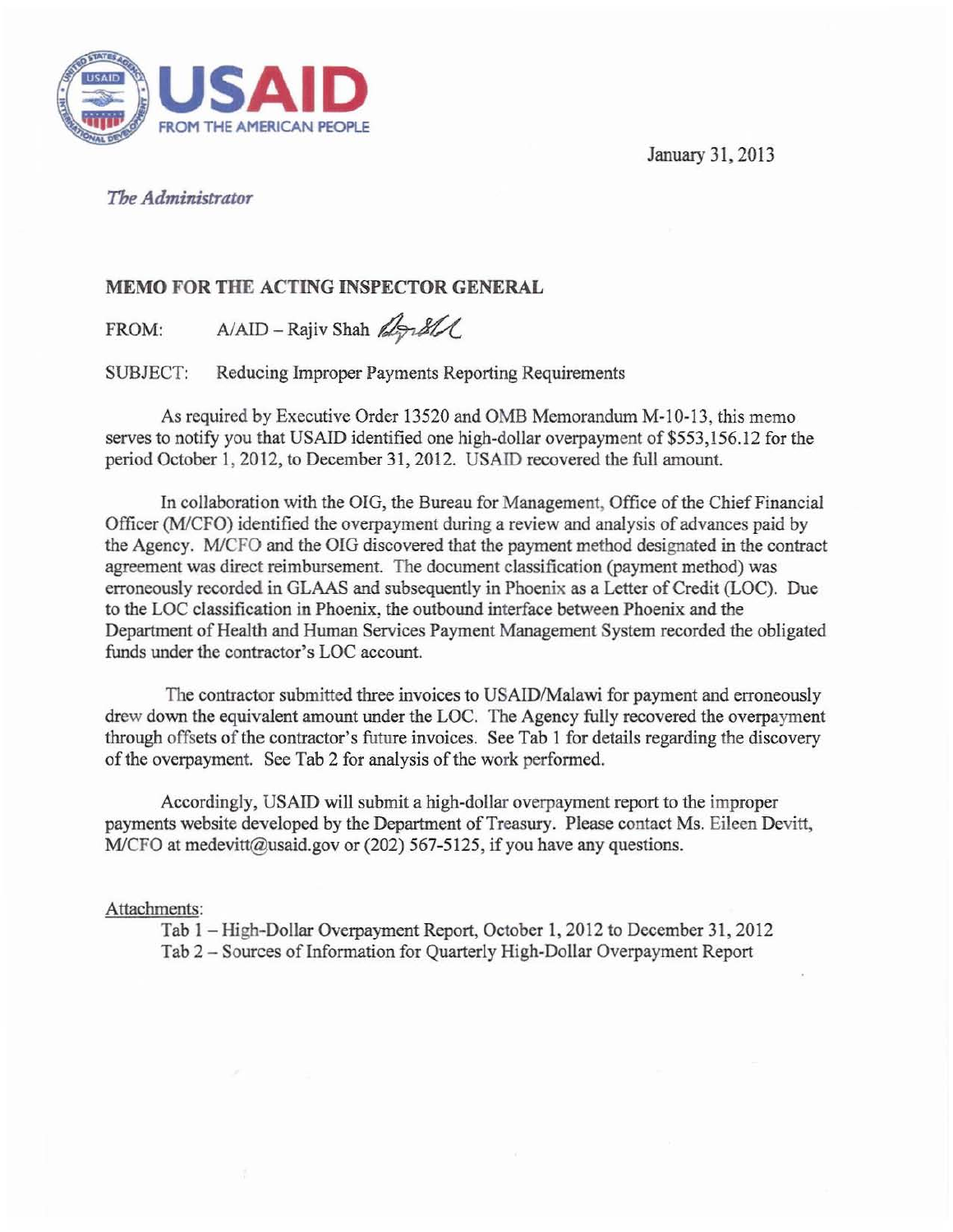| ı |  |                                     |
|---|--|-------------------------------------|
|   |  |                                     |
|   |  |                                     |
|   |  | . 1, 2012 to Decembr<br>IF 31, 2012 |

| \$553,156.12                                                                                                                                                                                                                                                                                                                                                                                                                                                                                                                                                                                                                                                                                                                                                                                                                                                                                                                                                                                                                                                                                                                                                                                   | <b>HREIARGUBAC</b><br>Amount of       |                            |
|------------------------------------------------------------------------------------------------------------------------------------------------------------------------------------------------------------------------------------------------------------------------------------------------------------------------------------------------------------------------------------------------------------------------------------------------------------------------------------------------------------------------------------------------------------------------------------------------------------------------------------------------------------------------------------------------------------------------------------------------------------------------------------------------------------------------------------------------------------------------------------------------------------------------------------------------------------------------------------------------------------------------------------------------------------------------------------------------------------------------------------------------------------------------------------------------|---------------------------------------|----------------------------|
| A12 - Education                                                                                                                                                                                                                                                                                                                                                                                                                                                                                                                                                                                                                                                                                                                                                                                                                                                                                                                                                                                                                                                                                                                                                                                | Personnelly Area                      |                            |
| 6/10/2010                                                                                                                                                                                                                                                                                                                                                                                                                                                                                                                                                                                                                                                                                                                                                                                                                                                                                                                                                                                                                                                                                                                                                                                      | <b>Date Renelund</b>                  |                            |
| 8/10/2010                                                                                                                                                                                                                                                                                                                                                                                                                                                                                                                                                                                                                                                                                                                                                                                                                                                                                                                                                                                                                                                                                                                                                                                      | <b>Date Posted in</b><br>Phoenix      |                            |
| 6/10/2010                                                                                                                                                                                                                                                                                                                                                                                                                                                                                                                                                                                                                                                                                                                                                                                                                                                                                                                                                                                                                                                                                                                                                                                      | Communication<br>Date of              |                            |
| Entity                                                                                                                                                                                                                                                                                                                                                                                                                                                                                                                                                                                                                                                                                                                                                                                                                                                                                                                                                                                                                                                                                                                                                                                         | <b>Individual</b><br><b>Entity</b> or |                            |
| Lilongwe                                                                                                                                                                                                                                                                                                                                                                                                                                                                                                                                                                                                                                                                                                                                                                                                                                                                                                                                                                                                                                                                                                                                                                                       | $\mathbf{r}$                          | <b>Individual Location</b> |
| <b>Malawi</b>                                                                                                                                                                                                                                                                                                                                                                                                                                                                                                                                                                                                                                                                                                                                                                                                                                                                                                                                                                                                                                                                                                                                                                                  | Country<br><b>State</b>               |                            |
| to and paid by the mission totaled \$553,156.12. The period covered<br>by these three invoices was 2/1/2010 through 4/30/2010 and<br>erroneously recorded in GLAAS and subsequently Phoenix as LOC.<br>System recorded the obligated funds under Creative Associates<br>interface between Phoenix and the DHHS Payment Management<br>reimbursement. The document classification (payment method) was<br>\$680,970.48 were used to offset the \$553,156.12 that represented<br>6/10/2010. Creative Associates' invoices 5, 6 and 7 totaling<br>task order under the LOC account. The first three invoices submitted<br>mission as instructed in the contract but also drew down funds for the<br>Due to the LOC document classification in Phoenix, the outbound<br>requested through the LOC account.<br>the duplicate payments and the difference of \$127,814.36 was<br>under the LOC account was \$553,156.12 and was paid on<br>payments were made on 5/5/2010, 5/18/2010 and 6/28/2010. The<br>LOC account Creative Associates began submitting invoices to the<br>rst draw down made by Creative Associates against the award<br>he payment method designated in the contract was direct | Cause of Overpayment                  |                            |

 $\tilde{\mathcal{H}}$  .

 $\%$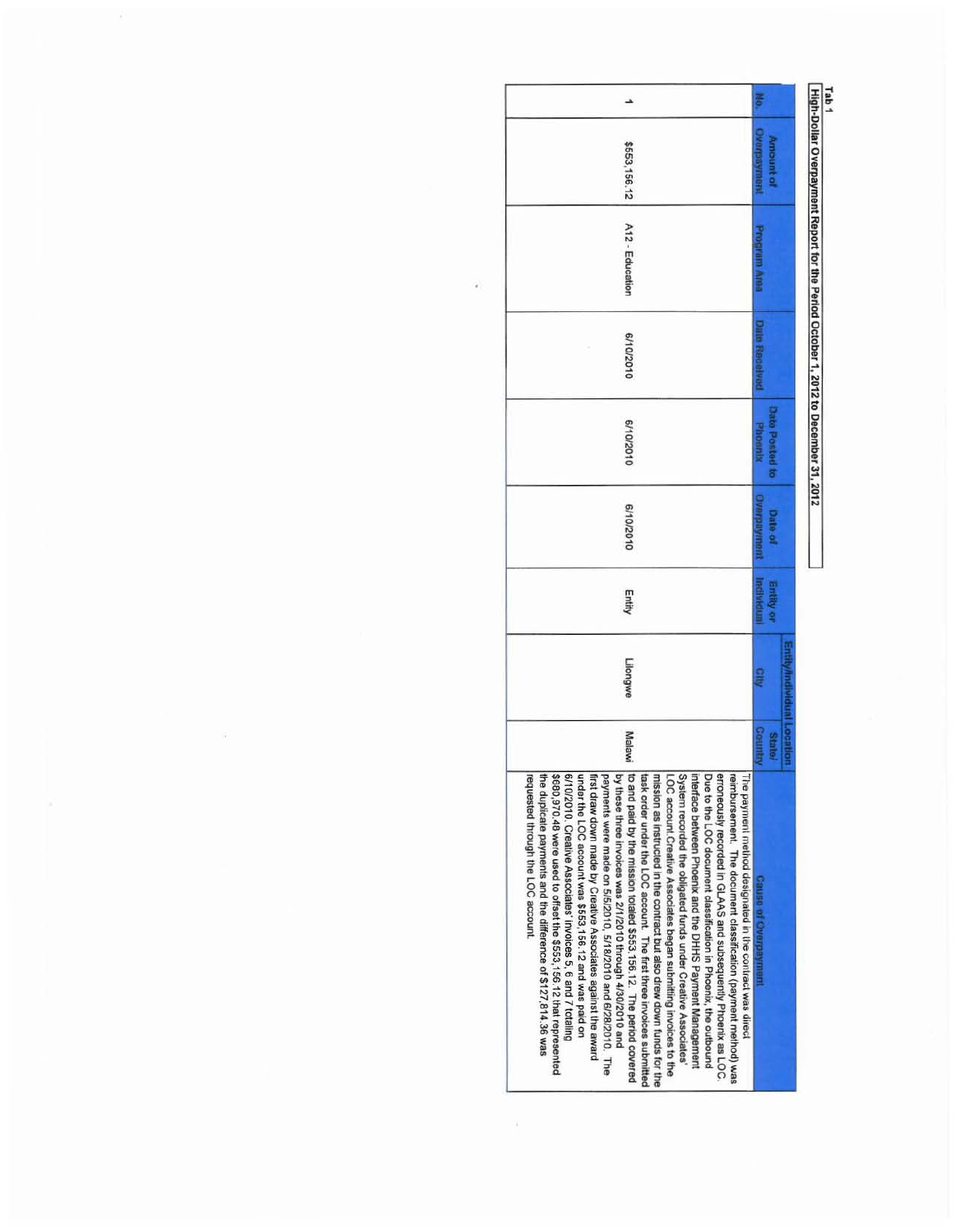| Sought recovery from<br>vendor.              |                                                                                                                                                                                                                                                                                                       | ions/Plans to Recove<br>MARTINGS |
|----------------------------------------------|-------------------------------------------------------------------------------------------------------------------------------------------------------------------------------------------------------------------------------------------------------------------------------------------------------|----------------------------------|
| recovered in October 2010<br>Overpayment was |                                                                                                                                                                                                                                                                                                       | <b>Statis of Dverger</b>         |
|                                              | accurately recorded in GLAAS.<br>to execute payments to vendors.<br>Control procedure should not be used<br>that the circumvention of the Invoice<br>invoices in Phoenix and inform them<br>Ensure that the payment method is<br>procedures to follow to locate posted<br>Issue guidance to Malawi on | Actions to Prevent Recurrence    |

 $\label{eq:3.1} \mathbf{W} = \mathbf{W} \times \mathbf{W}$ 

 $\sim$  100  $\,$